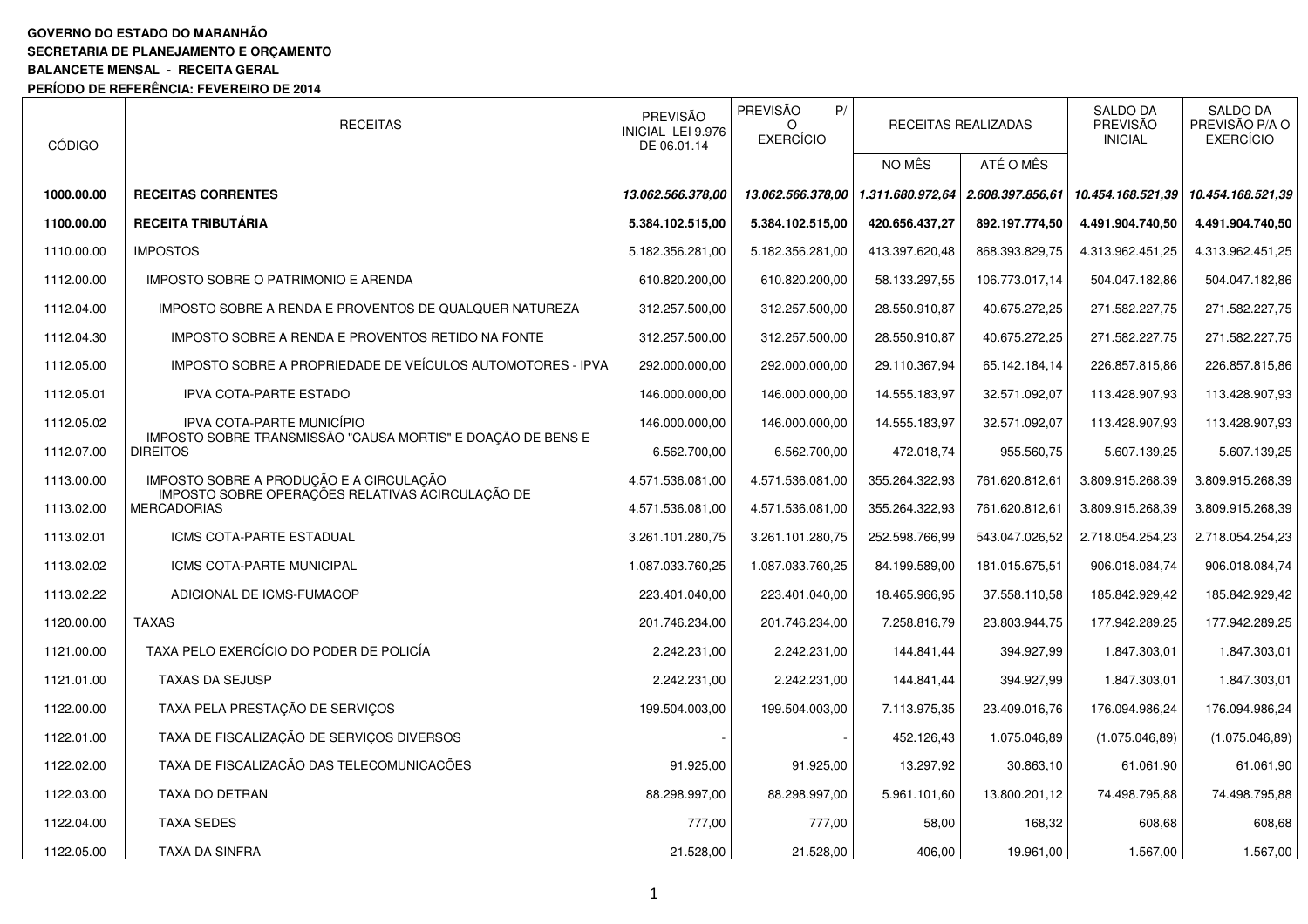| 1122.06.00 | TAXA DO FEMA                                     | 1.168.186,00   | 1.168.186,00   | 205.454,05    | 407.767,81    | 760.418,19     | 760.418,19     |
|------------|--------------------------------------------------|----------------|----------------|---------------|---------------|----------------|----------------|
| 1122.07.00 | TAXA DO CORPO DE BOMBEIRO                        | 394.282,00     | 394.282,00     | 132.889,95    | 344.096,92    | 50.185,08      | 50.185,08      |
| 1122.08.00 | <b>CUSTAS JUDICIAIS</b>                          | 67.090.987,00  | 67.090.987,00  |               | 3.358.297,34  | 63.732.689,66  | 63.732.689,66  |
| 1122.09.00 | <b>TAXA SESP</b>                                 | 1.963,00       | 1.963,00       | 613,50        | 1.238,00      | 725,00         | 725,00         |
| 1122.10.00 | TAXA DA AGED                                     | 3.700.000,00   | 3.700.000,00   | 304.651,76    | 719.700,53    | 2.980.299,47   | 2.980.299,47   |
| 1122.11.00 | <b>EMOLUMENTOS EXTRA-JUDICIAIS</b>               | 32.849.070,00  | 32.849.070,00  |               | 3.562.168,70  | 29.286.901,30  | 29.286.901,30  |
| 1122.12.00 | <b>TAXA JUCEMA</b>                               | 5.760.000,00   | 5.760.000,00   | 18.299,20     | 43.210,20     | 5.716.789,80   | 5.716.789,80   |
| 1122.13.00 | <b>TAXA FUNPEN</b>                               | 52,00          | 52,00          | 115,50        | 456,50        | (404, 50)      | (404, 50)      |
| 1122.15.00 | TAXA DE LICITAÇÕES                               | 31.755,00      | 31.755,00      | 5.045,10      | 10.069,30     | 21.685,70      | 21.685,70      |
| 1122.22.00 | <b>TAXA DO FES/SES</b>                           | 42.340,00      | 42.340,00      | 11.159,60     | 22.588,80     | 19.751,20      | 19.751,20      |
| 1122.23.00 | TAXA DO DIÁRIO OFICIAL                           | 8.468,00       | 8.468,00       | 7.809,00      | 10.133,00     | (1.665,00)     | (1.665,00)     |
| 1122.24.00 | TAXA DA SETUR                                    | 31.265,00      | 31.265,00      | 240,00        | 1.160,00      | 30.105,00      | 30.105,00      |
| 1122.26.00 | TAXA DE CONT. FISCAL DROGAS                      | 640,00         | 640,00         |               |               | 640,00         | 640,00         |
| 1122.28.00 | TAXA DE PREVENÇÃO CONTRA INCÊNDIO                | 1.623,00       | 1.623,00       |               | 373,79        | 1.249,21       | 1.249,21       |
| 1122.31.00 | OUTRAS TAXAS DE SERVIÇOS JUDICIAIS               | 10.145,00      | 10.145,00      | 707,74        | 1.515,44      | 8.629,56       | 8.629,56       |
| 1200.00.00 | RECEITA DE CONTRIBUICÕES                         | 425.501.811,00 | 425.501.811,00 | 42.044.768,72 | 64.081.971,55 | 361.419.839,45 | 361.419.839,45 |
| 1210.00.00 | CONTRIBUICÕES SOCIAIS                            | 425.501.811,00 | 425.501.811,00 | 42.044.768,72 | 64.081.971,55 | 361.419.839,45 | 361.419.839,45 |
| 1210.29.00 | CONTRIB. PREVIDÊNCIÁRIA DO REGIME PRÓPRIO        | 425.501.811,00 | 425.501.811,00 | 42.044.768,72 | 64.081.971,55 |                | 361.419.839,45 |
| 1210.29.01 | CONTRIB. PATRONAL-ATIVO CIVIL                    |                |                |               |               |                |                |
| 1210.29.02 | CONTRIB. PATRONAL-ATIVO MILITAR                  |                |                |               |               |                |                |
| 1210.29.07 | CONTRIB. SERVIDOR-ATIVO CIVIL                    | 331.425.918,00 | 331.425.918,00 | 36.487.493,48 | 50.135.214,02 | 281.290.703,98 | 281.290.703,98 |
| 1210.29.08 | CONTRIB. SERVIDOR-ATIVO MILITAR                  | 56.055.441,00  | 56.055.441,00  | 3.303.769,14  | 9.168.326,80  | 46.887.114,20  | 46.887.114,20  |
| 1210.29.09 | CONTRIB. SERVIDOR-INATIVO CIVIL                  | 22.965.840,00  | 22.965.840,00  | 1.404.714,51  | 2.702.595,79  | 20.263.244,21  | 20.263.244,21  |
| 1210.29.10 | CONTRIB. SERVIDOR-INATIVO MILITAR                | 4.309.200,00   | 4.309.200,00   | 255.194,25    | 497.426,77    | 3.811.773,23   | 3.811.773,23   |
| 1210.29.11 | CONTRIB. PENSIONISTA CIVIL                       | 9.706.032,00   | 9.706.032,00   | 526.744,63    | 1.387.440,71  | 8.318.591.29   | 8.318.591,29   |
| 1210.29.12 | CONTRIB. PENSIONISTA MILITAR                     | 1.039.380,00   | 1.039.380,00   | 66.852,71     | 190.967,46    | 848.412,54     | 848.412,54     |
| 1210.46.00 | COMP. PREV/REG GERAL E OS REG. PROP. PREV. SERV. |                |                |               |               |                |                |
| 1220.00.00 | CONTRIBUIÇÕES ECONÔMICAS                         |                |                |               |               |                |                |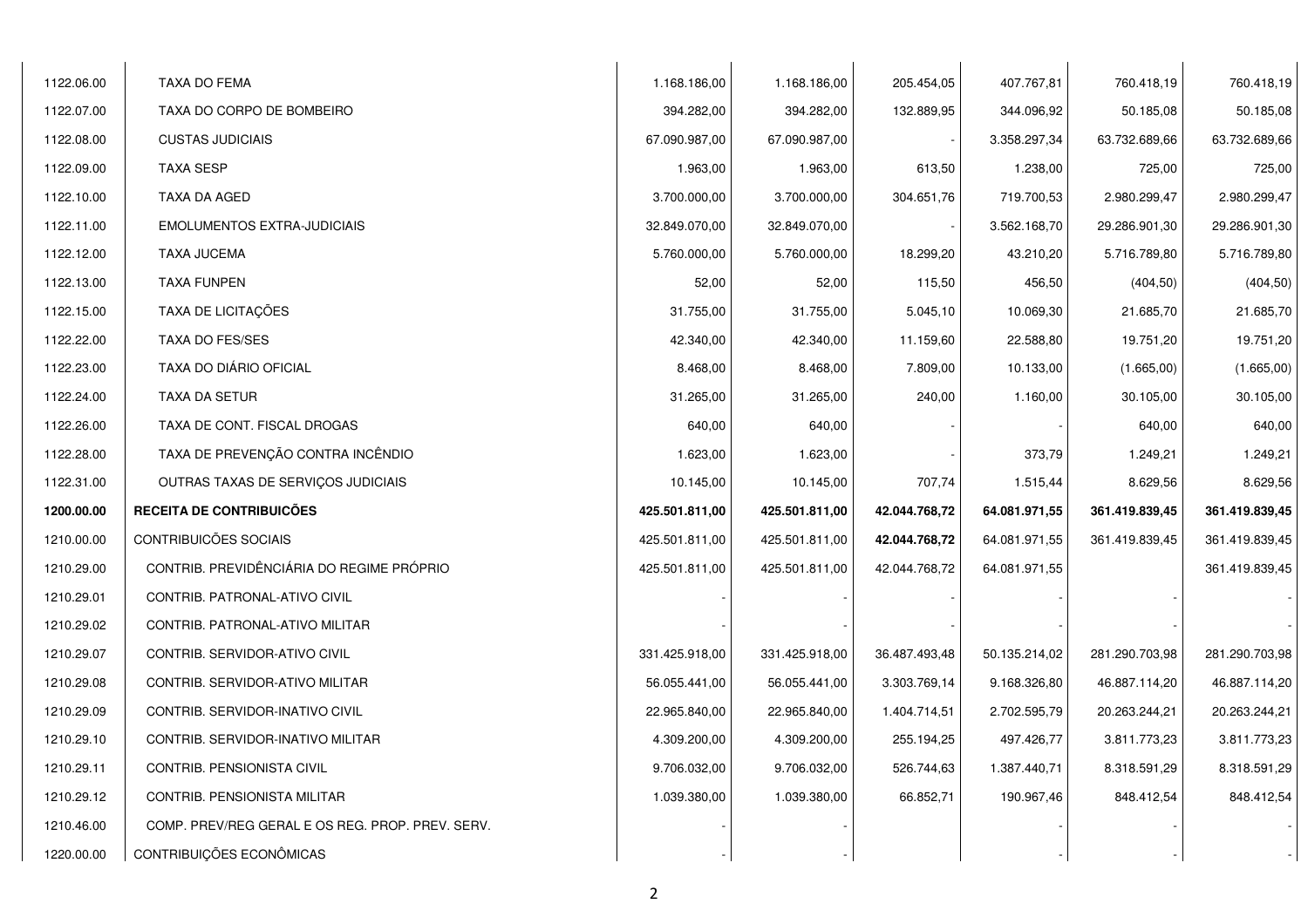| 1300.00.00 | <b>RECEITA PATRIMONIAL</b>                                             | 249.713.301,00   | 249.713.301,00   | 40.058.322,39  | 50.079.232,51                     | 199.634.068,49   | 199.634.068,49   |
|------------|------------------------------------------------------------------------|------------------|------------------|----------------|-----------------------------------|------------------|------------------|
| 1310.00.00 | RECEITAS IMOBILIÁRIAS                                                  | 415.541,00       | 415.541,00       | 64.436,02      | 140.107,27                        | 275.433,73       | 275.433,73       |
| 1320.00.00 | RECEITAS DE VALORES MOBILIÁRIOS                                        | 249.297.760,00   | 249.297.760,00   | 39.993.886,37  | 49.771.826,40                     | 199.525.933,60   | 199.525.933,60   |
| 1325.00.00 | REMUNERAÇÃO DE DEPÓSITOS BANCÁRIOS                                     | 249.297.760,00   | 249.297.760,00   | 6.107.478,07   | 13.400.028,34                     |                  |                  |
| 1328.00.00 | OUTRAS RECEITAS DE VALORES MOBILIÁRIOS                                 |                  |                  | 33.886.408,30  | 36.371.798,06                     |                  |                  |
| 1330.00.00 | RECEITA PATRIMONIAL A CLASSIFICAR                                      |                  |                  |                |                                   |                  |                  |
| 1340.00.00 | COMPENSACÕES FINANCEIRAS                                               |                  |                  |                |                                   |                  |                  |
| 1390.00.00 | <b>OUTRAS RECEITAS PATRIMONIAIS</b>                                    |                  |                  |                | 167.298,84                        | (167.298, 84)    | (167.298, 84)    |
| 1600.00.00 | <b>RECEITA DE SERVIÇOS</b>                                             | 6.396.461,00     | 6.396.461,00     | 150.065,04     | 151.571,04                        | 6.244.889,96     | 6.244.889,96     |
| 1600.01.00 | SERVIÇOS COMERCIAIS                                                    | 118.872,00       | 118.872,00       | 133.868,00     | 133.868,00                        | (14.996,00)      | (14.996,00)      |
| 1600.02.00 | SERVIÇOS FINANCEIROS                                                   | 12.648,00        | 12.648,00        |                | 1.506,00                          | 11.142,00        | 11.142,00        |
| 1600.06.00 | SERVIÇOS PORTUÁRIOS                                                    |                  |                  |                |                                   |                  |                  |
| 1600.12.00 | <b>RECEITAS JUDICIAIS</b>                                              | 57.490,00        | 57.490,00        | 1.026,04       | 1.026,04                          | 56.463,96        | 56.463,96        |
| 1600.13.00 | SERVIÇOS ADMINISTRATIVOS                                               | 1.407.451,00     | 1.407.451,00     |                |                                   | 1.407.451,00     | 1.407.451,00     |
| 1600.16.00 | SERVIÇOS EDUCACIONAIS                                                  | 3.800.000,00     | 3.800.000,00     | 15.171,00      | 15.171,00                         | 3.784.829,00     | 3.784.829,00     |
| 1600.17.00 | SERVIÇOS AGROPECURIOS                                                  |                  |                  |                |                                   |                  |                  |
| 1600.30.00 | SERVIÇOS DE TRÂNSITO                                                   |                  |                  |                |                                   |                  |                  |
| 1600.40.00 | SERVIÇOS AMBIENTAIS                                                    |                  |                  |                |                                   |                  |                  |
| 1600.99.00 | OUTROS SERVIÇOS                                                        | 1.000.000,00     | 1.000.000,00     |                |                                   | 1.000.000,00     | 1.000.000,00     |
| 1700.00.00 | <b>TRANSFERÊNCIAS CORRENTES</b>                                        | 6.802.909.576,00 | 6.802.909.576,00 |                | 797.899.857,07   1.579.756.574,57 | 5.223.153.001,43 | 5.223.153.001,43 |
| 1720.00.00 | TRANSFERÊNCIAS INTERGOVERNAMENTAIS                                     | 6.796.523.982,00 | 6.796.523.982,00 | 786.294.269,14 | 1.568.103.049,26                  | 5.228.420.932,74 | 5.228.420.932,74 |
| 1721.00.00 | TRANSFERÊNCIAS DA UNIÃO                                                | 5.667.173.982,00 | 5.667.173.982,00 | 634.107.146,32 | 1.323.575.930,13                  | 4.343.598.051,87 | 4.343.598.051,87 |
| 1721.01.00 | PARTICIPAÇÃO NA RECEITA DA UNIÃO                                       | 4.994.600.000,00 | 4.994.600.000,00 | 591.953.298,58 | 1.150.618.234,39                  | 3.843.981.765,61 | 3.843.981.765,61 |
| 1721.01.01 | COTA-PARTE DO FUNDO DE PARTICIPAÇÃO DOS ESTADOS                        | 4.950.000.000,00 | 4.950.000.000,00 |                | 588.818.634,83 1.140.222.459,11   | 3.809.777.540,89 | 3.809.777.540,89 |
| 1721.01.12 | COTA-PARTE DO IMPOSTO SOBRE PRODUTOS INDUSTRIALIZADOS-IPI              | 44.600.000,00    | 44.600.000,00    | 3.134.663,75   | 6.837.207,72                      | 37.762.792,28    | 37.762.792,28    |
|            | COTA-PARTE ESTADOS                                                     | 33.450.000,00    | 33.450.000,00    | 2.350.997,81   | 5.127.905,79                      | 28.322.094,21    | 28.322.094,21    |
|            | COTA-PARTE MUNICÍPIOS                                                  | 11.150.000,00    | 11.150.000,00    | 783.665,94     | 1.709.301,93                      | 9.440.698,07     | 9.440.698,07     |
| 1721.01.13 | CONTRIBUIÇÃO DE INTERVENÇÃO NO DOMÍNIO ECONÔMICO<br>COTA-PARTE ESTADOS |                  |                  |                | 3.558.567,56                      | (3.558.567, 56)  | (3.558.567, 56)  |

3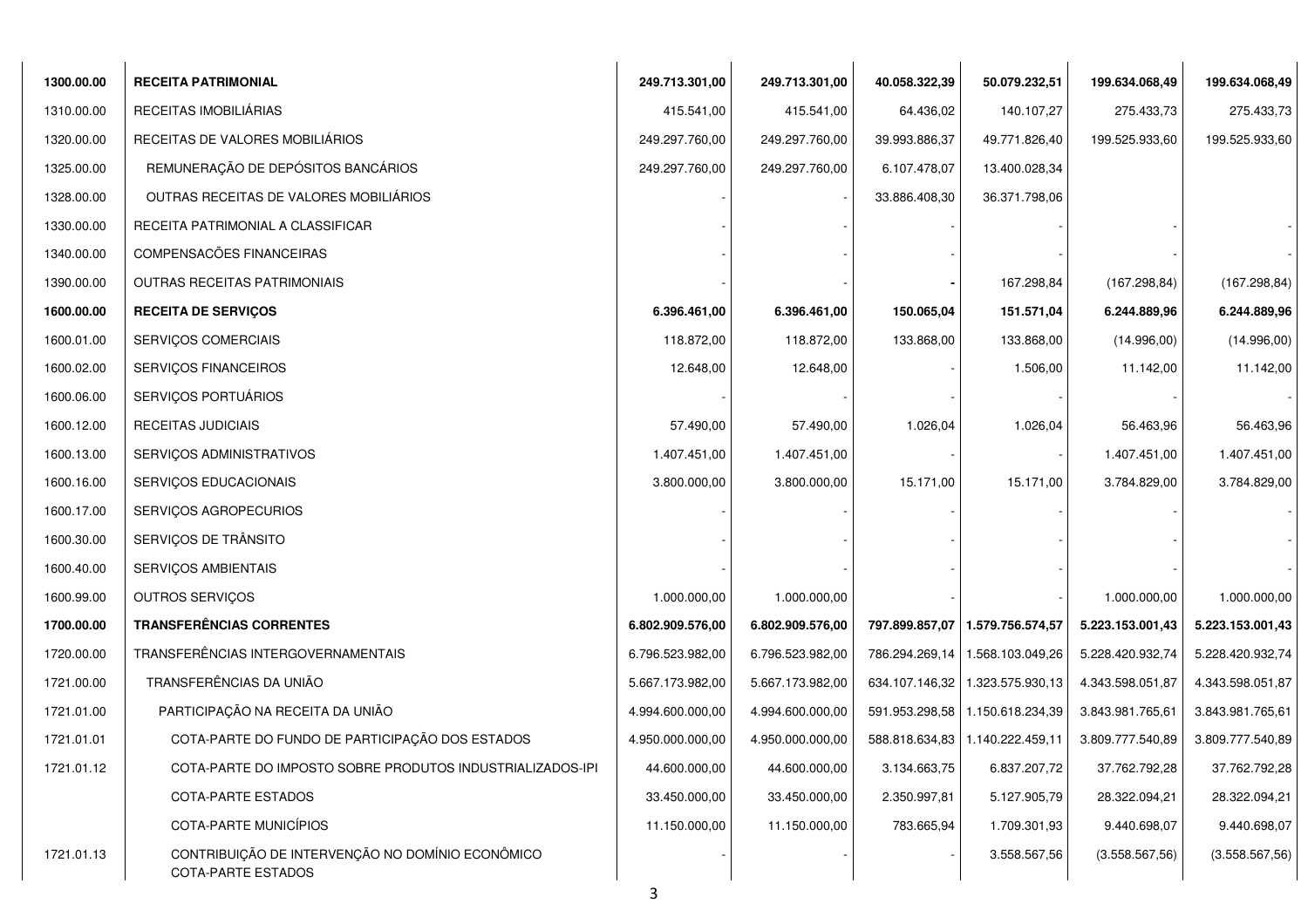|            |                                                                                                         |                |                |               | 2.668.925,67   | (2.668.925, 67) | (2.668.925, 67) |
|------------|---------------------------------------------------------------------------------------------------------|----------------|----------------|---------------|----------------|-----------------|-----------------|
|            | COTA-PARTE MUNICÍPIOS                                                                                   |                |                |               | 889.641,89     | (889.641, 89)   | (889.641, 89)   |
| 1721.01.30 | COTA-PARTE CONTRIB. SAL. EDUC. QUOT. EST/FEDERAL                                                        |                |                |               |                |                 |                 |
| 1721.01.32 | COTA-PARTE IMPOSTOS/O.C. CAMB. E SEG. T.V.M. COMER. OURO                                                |                |                |               |                |                 |                 |
| 1721.01.99 | OUTRAS TRANSFERÊNCIAS DA UNIÃO                                                                          |                |                |               |                |                 |                 |
| 1721.02.00 | TRANSFERÊNCIAS DA UNIÃO                                                                                 |                |                |               |                |                 |                 |
| 1721.22.00 | TRANSFERÊNCIA DA COMPENSAÇÃO FINANCEIRA                                                                 | 30.000.000,00  | 30.000.000,00  | 4.558.762,64  | 9.748.895,97   | 20.251.104,03   | 20.251.104,03   |
| 1721.22.11 | COTA-PARTE COMPENS. FINANC. RECUR. HÍDRICOS CFRH                                                        | 4.550.000,00   | 4.550.000,00   | 204.210,37    | 204.210,37     | 4.345.789,63    | 4.345.789,63    |
| 1721.22.20 | COTA-PARTE COMP. FINAC. RECUR. MINERAIS CFEM                                                            | 1.450.000,00   | 1.450.000,00   | 97.943,16     | 186.807,29     | 1.263.192,71    | 1.263.192,71    |
| 1721.22.70 | COTA-PARTE FUNDO ESPECIAL DO PETRÓLEO - FEP<br>TRANSFERÊNCIAS DE RECURSOS DO SISTEMA ÚNICO DE SAÚDE-SUS | 24.000.000,00  | 24.000.000,00  | 4.256.609,11  | 9.357.878,31   | 14.642.121,69   | 14.642.121,69   |
| 1721.33.00 | <b>FUNDO A FUNDO</b>                                                                                    | 398.147.423,00 | 398.147.423,00 | 30.266.017,31 | 122.507.606,20 | 275.639.816,80  | 275.639.816,80  |
| 1721.33.06 | CONV. FUNASA/SES 0371/2009                                                                              | 1.131.748,00   | 1.131.748,00   | 1.290.222,90  | 1.290.222,90   | (158.474,90)    | (158.474,90)    |
| 1721.33.07 | CONV. MDS E COMB A FOME PROG. LEITE é VIDA                                                              | 5.807.042,00   | 5.807.042,00   |               |                | 5.807.042,00    | 5.807.042,00    |
| 1721.33.08 | FUNDO ESTADUAL DE SAUDE SUS                                                                             | 11.348.737,00  | 11.348.737,00  |               |                | 11.348.737,00   | 11.348.737,00   |
| 1721.33.10 | <b>PROESF</b>                                                                                           |                |                |               |                |                 |                 |
| 1721.33.11 | CONV. SESPA - FUNDAÇÃO NAC DE SAÚDE Nº140/96DF                                                          | 3.701.817,00   | 3.701.817,00   |               |                | 3.701.817,00    | 3.701.817,00    |
| 1721.33.14 | CONV.FAEC-FNS DIVERSOS PROGRAMAS                                                                        |                |                |               |                |                 |                 |
| 1721.33.17 | CONVÊNIO/ SETEPS/ MPAS/ CRECHE/ IDOSOS/ DEFICIENTE                                                      |                |                |               |                |                 |                 |
| 1721.33.18 | MEDIA/ALTA COMPLEXIDADE VIGILÂNCIA SANITÁRIA                                                            |                |                |               |                |                 |                 |
| 1721.33.31 | CONVÊNIO GQV/DST - AIDS DO MINISTÉRIO DA SAÚDE                                                          |                |                |               |                |                 |                 |
| 1721.33.34 | MS/FNS- GOV. ESTADO/GQV/PROJ.ALVORAD                                                                    |                |                |               |                |                 |                 |
| 1721.33.50 | SAÚDE GESTÃO PLENA                                                                                      | 376.130.071,00 | 376.130.071,00 | 28.975.794,41 | 121.217.383,30 | 254.912.687,70  | 254.912.687,70  |
| 1721.33.51 | <b>CONVENIOS DIBERSOS MNS/SES</b>                                                                       |                |                |               |                |                 |                 |
| 1721.33.60 | CONV.MMS PREVENCAO DE CONTROLE DO CANCER                                                                |                |                |               |                |                 |                 |
| 1721.33.61 | TETO FIANCEIRO VIGILANCIA EM SAUDE (FUNDOVIG)                                                           |                |                |               |                |                 |                 |
| 1721.33.65 | PROGRAMA ESCOLA TÉCNICA MINIST SAÚDE/SES                                                                |                |                |               |                |                 |                 |
| 1721.33.67 | CONV. MNS 2109/ SES SANGUE HEMODERIVADOS                                                                |                |                |               |                |                 |                 |
| 1721.33.68 | CONV.FNS/SES FORTALECIMENTO DE VIG EM SAUDE                                                             |                |                |               |                |                 |                 |
| 1721.33.69 | CONV.MNS/SES REDE FRIOS                                                                                 |                |                |               |                |                 |                 |
| 1721.33.71 | CONV.426 MNS/SES EPIDEMIOLOGIA                                                                          |                |                |               |                |                 |                 |
|            |                                                                                                         |                |                |               |                |                 |                 |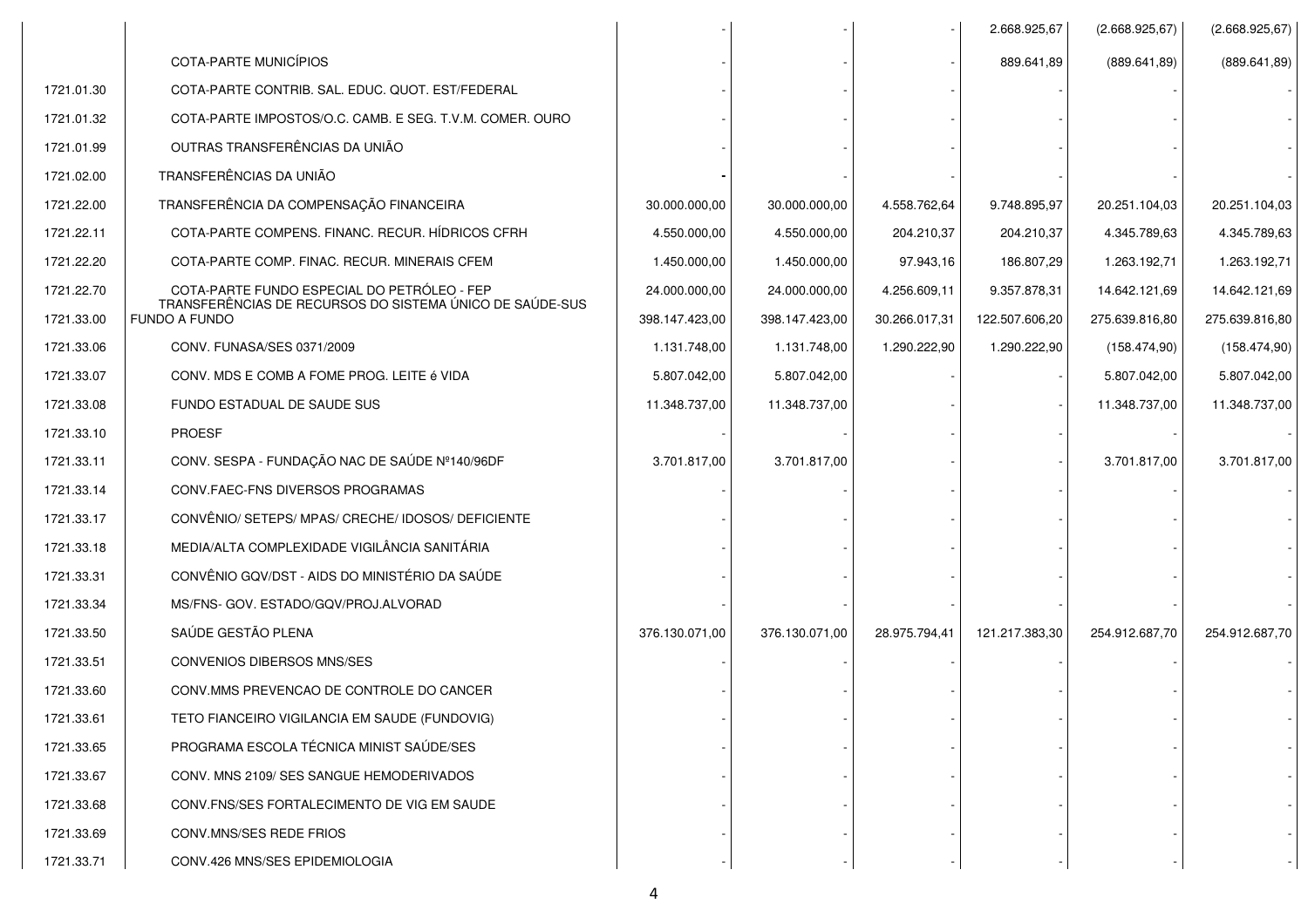| 1721.33.72 | CONV 1513 MNS/ SES ATENÇÃO A SAÚDE DA MULHER                                                                                                  |                  |                  |                |                |                |                |
|------------|-----------------------------------------------------------------------------------------------------------------------------------------------|------------------|------------------|----------------|----------------|----------------|----------------|
| 1721.33.73 | CONV.MNS 3366/SES FORT.SUS ESTUDOS E PESQUISA                                                                                                 |                  |                  |                |                |                |                |
| 1721.33.74 | CONV. 3107 MS/ SES A TENÇÃO A SAÚDE DO IDOSO                                                                                                  |                  |                  |                |                |                |                |
| 1721.33.75 | CONV.MNS 1438 FORTALECIMENTO DOS CONSELHOS                                                                                                    |                  |                  |                |                |                |                |
| 1721.33.76 | CONV. 2468 MS/ SES PROGR. DE ODONTOLOGIA ESCOLAR                                                                                              |                  |                  |                |                |                |                |
| 1721.33.77 | CONV. 3107/04 FNS/ SES/ ATENÇÃO SAÚDE DO HOMEM                                                                                                |                  |                  |                |                |                |                |
| 1721.33.78 | CONV.FNS/SES/ATENCAO SAUDE SIST.PENITENCIARIO                                                                                                 | 28.008,00        | 28.008,00        |                |                | 28.008,00      | 28.008,00      |
| 1721.33.81 | PROGRAMA DAS ACOES ALIMENTACAO E NUTRICAO/SUS                                                                                                 |                  |                  |                |                |                |                |
| 1721.33.99 | OUTRAS TRANSFERÊNCIAS DO SUS<br>TRANSFERÊNCIAS DE REC. DO FUNDO NACIONAL DO DESENV.                                                           |                  |                  |                |                |                |                |
| 1721.35.00 | EDUCAÇÃO - FNDE                                                                                                                               | 72.966.521,00    | 72.966.521,00    |                | 3.220.617,87   | 69.745.903,13  | 69.745.903,13  |
| 1721.35.01 | TRANSFERÊNCIA DO SALÁRIO EDUCAÇÃO                                                                                                             | 21.170.000,00    | 21.170.000,00    |                | 3.220.617,87   | 17.949.382,13  | 17.949.382,13  |
| 1721.35.03 | TRANSF. FNDE/ PNAE                                                                                                                            |                  |                  |                |                |                |                |
| 1721.35.04 | PROGR. DE INTEG. DA EDUC. PROF. PROEJA                                                                                                        |                  |                  |                |                |                |                |
| 1721.35.05 | CONVÊNIO UEMA CAPES - DEMANDA                                                                                                                 | 823.463,00       | 823.463,00       |                |                | 823.463,00     | 823.463,00     |
| 1721.35.06 | <b>MERENDA ESCOLAR</b>                                                                                                                        | 39.763.542,00    | 39.763.542,00    |                |                | 39.763.542,00  | 39.763.542,00  |
| 1721.35.07 | CONVÊNIO FNDE/SEC. DE EDUCAÇÃO                                                                                                                | 10.585.000,00    | 10.585.000,00    |                |                | 10.585.000,00  | 10.585.000,00  |
| 1721.35.08 | CONVÊNIO INEP/ME/CENSO EDUCACIONAL/SEC. EDUCAÇÃO                                                                                              | 529.250,00       | 529.250,00       |                |                | 529.250,00     | 529.250,00     |
| 1721.35.99 | OUTRAS TRANSF. DO FNDE                                                                                                                        | 95.266,00        | 95.266,00        |                |                | 95.266,00      | 95.266,00      |
| 1721.36.00 | TRANSFERÊNCIA FINANCEIRA DO ICMS DESONERAÇÃO                                                                                                  | 24.500.000,00    | 24.500.000,00    | 2.046.037,50   | 4.092.075,00   | 20.407.925,00  | 20.407.925,00  |
| 1721.99.00 | OUTRAS TRANSFERÊNCIAS DA UNIÃO                                                                                                                | 146.960.038,00   | 146.960.038,00   | 5.283.030,29   | 33.388.500,70  | 113.571.537,30 | 113.571.537,30 |
| 1724.00.00 | TRANSFERÊNCIAS MULTIGOVERNAMENTAIS<br>TRANSF. DE REC. DO FUNDO DE MANUTENÇÃO E DE SENV. DA                                                    | 1.129.350.000,00 | 1.129.350.000,00 | 152.187.122,82 | 244.527.119,13 | 884.822.880,87 | 884.822.880,87 |
| 1724.01.00 | EDUCAÇÃO BÁSICA E DE VALORIZ. DOS PROFISSIONAIS DA EDUCAÇÃO -<br><b>FUNDEB</b><br>TRANSF. DE REC. DA COMPLEM. DA UNIÃO AO FUNDO DE MANUTENÇÃO | 570.523.219,00   | 570.523.219,00   | 58.030.528,14  | 114.721.705,27 | 455.801.513,73 | 455.801.513,73 |
| 1724.02.00 | E DESENV. DA EDUCAÇÃO BÁSICA E DE VALORIZAÇÃO DOS PROFISSIONAIS<br>DAEDUCAÇÃO - FUNDEB                                                        | 558.826.781,00   | 558.826.781.00   | 94.156.594,68  | 129.805.413,86 | 429.021.367,14 | 429.021.367,14 |
| 1730.00.00 | TRANSFERÊNCIAS DE INSTITUIÇÕES PRIVADAS                                                                                                       | 3.710.594,00     | 3.710.594,00     | 11.605.587,93  | 11.653.525,31  | (7.942.931,31) | (7.942.931,31) |
| 1750.00.00 | TRANSFERÊNCIAS DE PESSOAS                                                                                                                     |                  |                  |                |                |                |                |
| 1760.00.00 | TRANSFERENCIAS DE CONVENIOS                                                                                                                   | 2.675.000,00     | 2.675.000,00     |                |                | 2.675.000,00   | 2.675.000,00   |
| 1900.00.00 | <b>OUTRAS RECEITAS CORRENTES</b>                                                                                                              | 193.942.714,00   | 193.942.714,00   | 10.871.522,15  | 22.130.732,44  | 171.811.981,56 | 171.811.981,56 |
| 1910.00.00 | MULTAS E JUROS DE MORA                                                                                                                        | 42.569.953,00    | 42.569.953,00    | 1.565.115,46   | 4.316.318,61   | 38.253.634,39  | 38.253.634,39  |
| 1911.00.00 | MULTAS E JUROS DE MORA/TRIBUTOS                                                                                                               | 36.027.680,00    | 36.027.680,00    | 1.565.115,46   | 4.316.318,61   | 31.711.361,39  | 31.711.361,39  |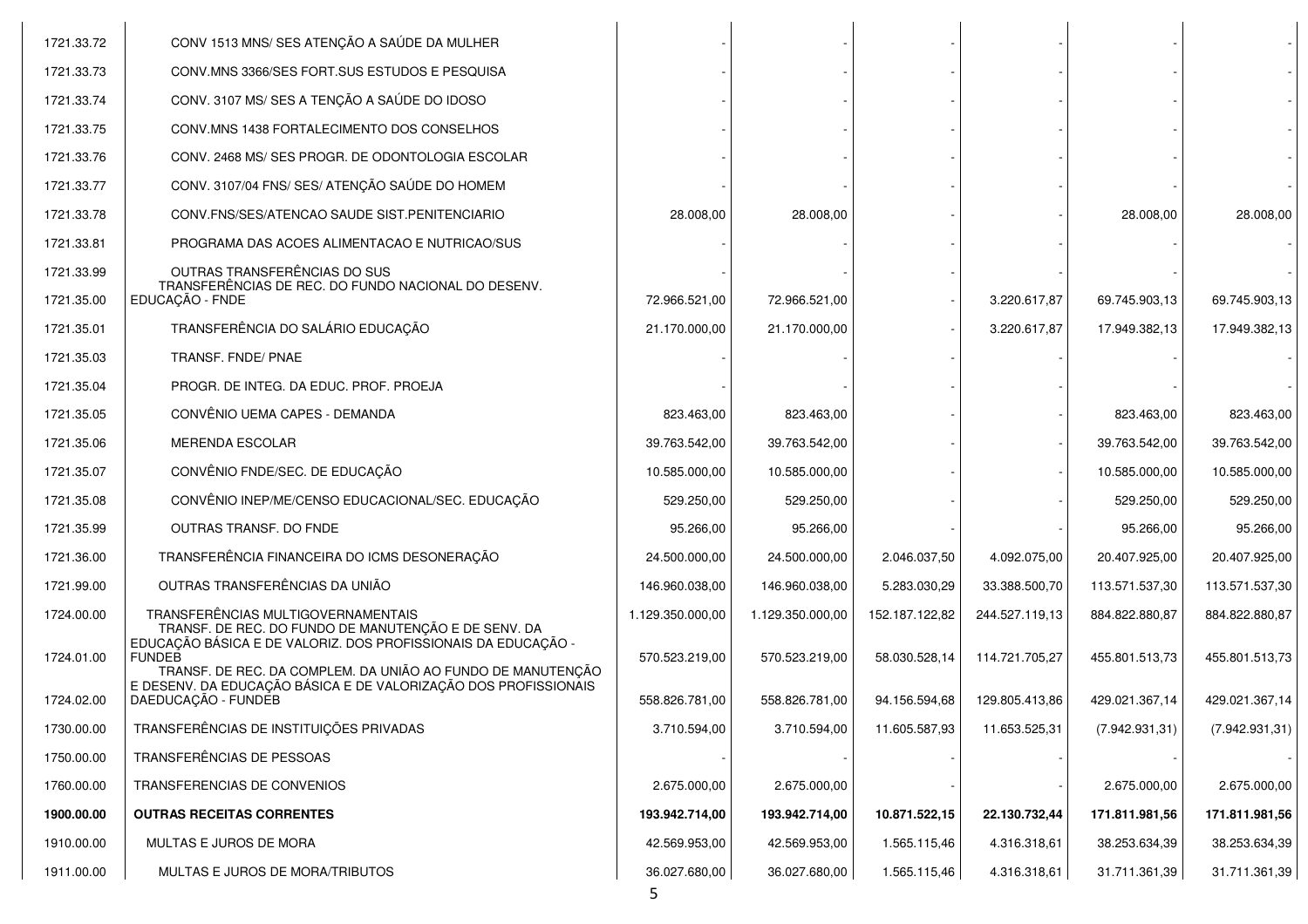| 1911.10.00 | MULTAS E JUROS DE MORA DO ICMS                     | 17.472.185,00 | 17.472.185,00 | 737.855,19   | 2.113.454,15  | 15.358.730,85  | 15.358.730,85  |
|------------|----------------------------------------------------|---------------|---------------|--------------|---------------|----------------|----------------|
| 1911.12.00 | MULTAS E JUROS MORA DIV. ATIVA                     | 1.627.017,00  | 1.627.017,00  | 27.995,38    | 341.134,99    | 1.285.882,01   | 1.285.882,01   |
| 1911.14.00 | MULTAS E JUROS DE MORADO FUMACOP                   | 7.276,00      | 7.276,00      | 558,48       | 1.670,21      | 5.605,79       | 5.605,79       |
| 1911.16.00 | MULTAS E JUROS DE MORA DO IPVA                     | 310.348,00    | 310.348,00    | 12.784,64    | 32.691,93     | 277.656,07     | 277.656,07     |
| 1911.17.00 | INDENIZAÇÕES                                       |               |               |              |               |                |                |
| 1911.18.00 | <b>RESTITUIÇÕES</b>                                |               |               |              |               |                |                |
| 1911.19.00 | <b>MULTAS DE TRNSITO</b>                           |               |               |              |               |                |                |
| 1911.24.00 | MULTAS E JUROS DE MORA DO ICMS - MUNICÍPIO         | 5.867.294,00  | 5.867.294,00  | 96.474,81    | 263.754,40    | 5.603.539,60   | 5.603.539,60   |
| 1911.25.00 | MULTAS E JUROS DE MORA DO IPVA - MUNICÍPIO         | 324.244,00    | 324.244,00    | 10.112,68    | 28.774,99     | 295.469,01     | 295.469,01     |
| 1911.26.00 | MULTAS E JUROS DE MORA DIV. ATIVA - MUNICÍPIO      | 425.451,00    | 425.451,00    | 4.141,22     | 72.142,00     | 353.309,00     | 353.309,00     |
| 1911.99.00 | MULTAS E JUROS DEMORA - OUTROS TRIBUTOS            | 9.993.865,00  | 9.993.865,00  | 675.193,06   | 1.462.695,94  | 8.531.169,06   | 8.531.169,06   |
| 1919.00.00 | MULTAS E JUROS DE MORA DE OUTRAS RECEITAS          | 6.542.273,00  | 6.542.273,00  |              |               | 6.542.273,00   | 6.542.273,00   |
| 1919.15.00 | MULTAS DIVERSAS                                    |               |               |              |               |                |                |
| 1919.16.00 | MULTAS DE TRÂNSITO                                 | 6.542.273,00  | 6.542.273,00  |              |               | 6.542.273,00   | 6.542.273,00   |
| 1920.00.00 | INDENIZAÇÕES E RESTITUIÇÕES                        | 60.242.266,00 | 60.242.266,00 | 7.160.796,33 | 11.743.679,82 | 48.498.586,18  | 48.498.586,18  |
| 1921.00.00 | <b>INDENIZAÇÕES</b>                                | 52.545.722,00 | 52.545.722,00 | 6.695.365,90 | 10.837.289,33 | 41.708.432,67  | 41.708.432,67  |
| 1921.01.00 | COMPENSAÇÃO FINANCEIRA P/ OUTROS RECURSOS HÍDRICOS | 15.594,00     | 15.594,00     | 11.582,91    | 11.582,91     | 4.011,09       | 4.011,09       |
| 1921.03.00 | COMPENSAÇÃO FINANCEIRA ÓLEO BRUTO                  |               |               | 6.683.782,99 | 6.683.782,99  | (6.683.782,99) | (6.683.782,99) |
| 1921.09.00 | OUTRAS INDENIZAÇÕES E RESTITUIÇÕES                 | 51.224.682,00 | 51.224.682,00 |              | 4.033.792,97  | 47.190.889,03  | 47.190.889,03  |
| 1921.99.00 | OUTRAS INDENIZAÇÕES                                | 1.305.446,00  | 1.305.446,00  |              | 108.130,46    | 1.197.315,54   | 1.197.315,54   |
| 1922.00.00 | <b>RESTITUIÇÕES</b>                                | 7.696.544,00  | 7.696.544,00  | 465.430,43   | 906.390,49    | 6.790.153,51   | 6.790.153,51   |
| 1922.10.00 | COMPENSAÇÃO PREVIDENCIÁRIA                         | 7.696.544,00  | 7.696.544,00  | 465.430,43   | 906.390,49    | 6.790.153,51   | 6.790.153,51   |
| 1922.99.00 | OUTRAS RESTITUIÇÕES                                |               |               |              |               |                |                |
| 1930.00.00 | RECEITA DA DÍVIDA ATIVA                            | 13.754.649,00 | 13.754.649,00 | 55.385,95    | 740.717,47    | 13.013.931,53  | 13.013.931,53  |
| 1931.00.00 | RECEITA DA DÍVIDA ATIVA TRIBUTÁRIA                 | 12.067.269,00 | 12.067.269,00 | 43.233,61    | 566.180,11    | 11.501.088,89  | 11.501.088,89  |
| 1931.10.00 | RECEITA DA DÍVIDA ATIVA TRIBUTARIA                 |               |               |              |               |                |                |
| 1931.11.00 | RECEITA DA DIVIDA ATIVA DO ICMS                    | 12.067.269,00 | 12.067.269,00 | 43.233,61    | 566.180,11    | 11.501.088,89  | 11.501.088,89  |
| 1931.12.00 | RECEITA DA DÍVIDA ATIVA DO ISS                     |               |               |              |               |                |                |
| 1931.99.00 | RECEITA DA DÍVIDA ATIVA DE OUTROS TRIBUTOS         |               |               |              |               |                |                |
| 1932.00.00 | RECEITA DA DÍVIDA ATIVA PARTE MUNICÍPIO.           | 1.687.380,00  | 1.687.380,00  | 12.152,34    | 174.537,36    | 1.512.842,64   | 1.512.842,64   |

6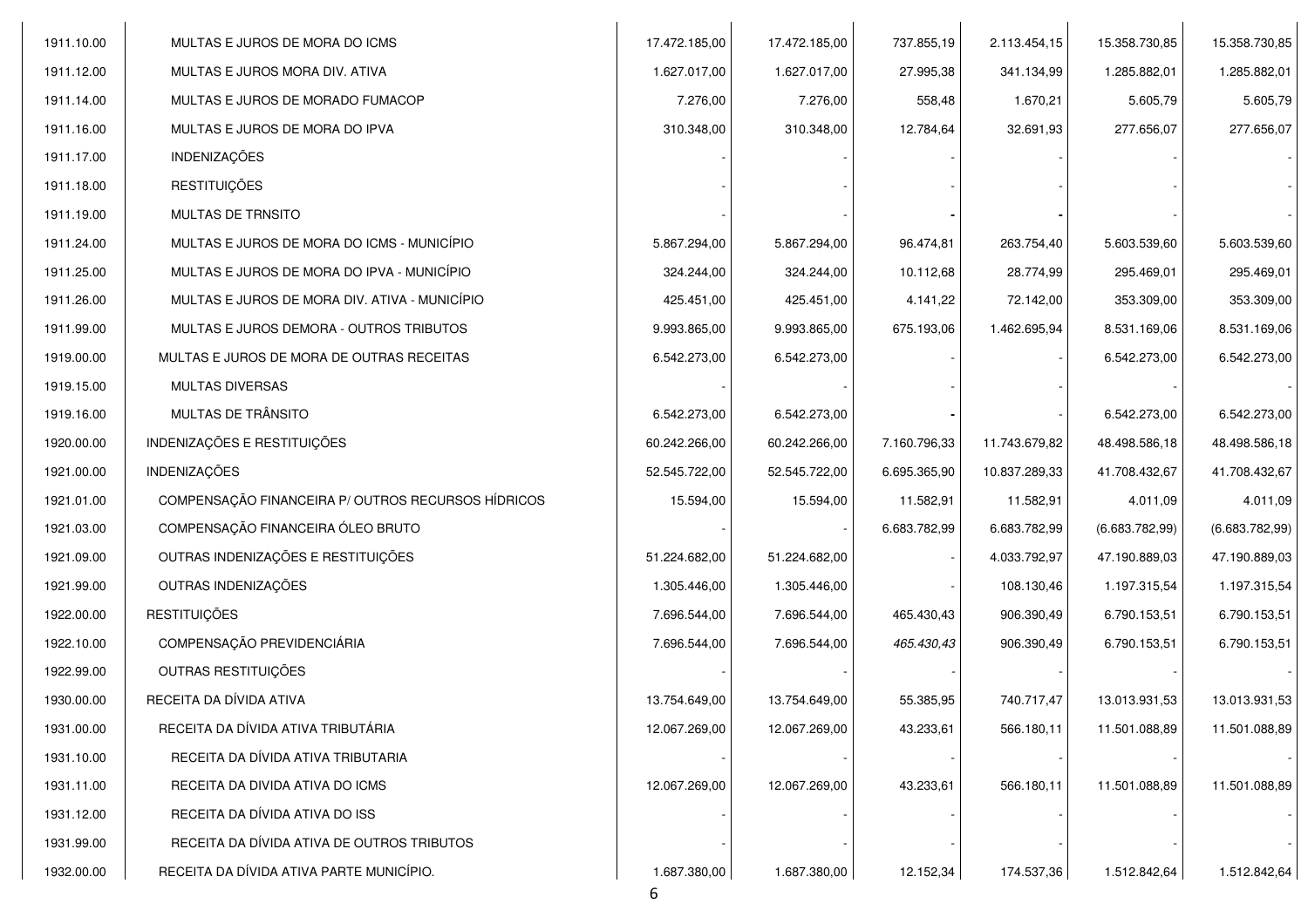| 1980.00.00 | RECEITAS DE CONVÊNIOS                             |                  |                  |                |                |                  |                  |
|------------|---------------------------------------------------|------------------|------------------|----------------|----------------|------------------|------------------|
| 1990.00.00 | RECEITAS DIVERSAS                                 | 77.375.846,00    | 77.375.846,00    | 2.090.224,41   | 5.330.016,54   | 72.045.829,46    | 72.045.829,46    |
| 1990.01.00 | OUTRAS RECEITAS DIVERSAS                          | 34.836.506,00    | 34.836.506,00    | 2.090.224,41   | 5.330.016,54   | 29.506.489,46    | 29.506.489,46    |
| 1990.05.00 | SALDOS DE EXERCÍCIOS ANTERIORES                   |                  |                  |                |                |                  |                  |
| 1990.99.00 | <b>OUTRAS RECEITAS</b>                            | 42.539.340,00    | 42.539.340,00    |                |                | 42.539.340,00    | 42.539.340,00    |
| 2000.00.00 | <b>RECEITAS DE CAPITAL</b>                        | 1.960.003.007,00 | 1.960.003.007,00 | 29.694.151,71  | 81.698.744,93  | 1.878.304.262,07 | 1.878.304.262,07 |
| 2100.00.00 | OPERAÇÕES DE CRÉDITO                              | 1.410.289.358,00 | 1.410.289.358,00 |                |                | 1.410.289.358,00 | 1.410.289.358,00 |
| 2110.00.00 | OPERAÇÕES DE CRÉDITO INTERNAS                     | 1.402.335.800,00 | 1.402.335.800,00 |                |                | 1.402.335.800,00 | 1.402.335.800,00 |
| 2120.00.00 | OPERAÇÕES DE CRÉDITO EXTERNAS                     | 7.953.558,00     | 7.953.558,00     |                |                | 7.953.558,00     | 7.953.558,00     |
| 2200.00.00 | ALIENAÇÃO DE BENS                                 | 309.322.708,00   | 309.322.708,00   | 957.740,08     | 957.740,08     | 308.364.967,92   | 308.364.967,92   |
| 2210.00.00 | ALIENAÇÃO DE BENS MÓVEIS                          | 89.308.957,00    | 89.308.957,00    | 771.067,64     | 771.067,64     | 88.537.889,36    | 88.537.889,36    |
| 2220.00.00 | ALIENAÇÃO DE BENS IMÓVEIS                         | 220.013.751,00   | 220.013.751,00   | 186.672,44     | 186.672,44     | 219.827.078,56   | 219.827.078,56   |
| 2300.00.00 | AMORTIZAÇÕES DE EMPRÉSTIMOS                       | 1.091.598,00     | 1.091.598,00     |                | 112.898,41     | 978.699,59       | 978.699,59       |
| 2310.00.00 | DE EMPRESTIMOS                                    |                  |                  |                |                |                  |                  |
| 2320.00.00 | DE FINANCIAMENTOS                                 | 1.091.598,00     | 1.091.598,00     |                | 112.898,41     | 978.699.59       | 978.699,59       |
| 2400.00.00 | TRANSFERÊNCIAS DE CAPITAL                         | 107.291.092,00   | 107.291.092,00   | 28.736.411,63  | 80.628.106,44  | 26.662.985,56    | 26.662.985,56    |
| 2420.00.00 | TRANSFERÊNCIAS INTERGOVERNAMENTAIS                | 100.520.626,00   | 100.520.626,00   | 28.736.411,63  | 80.516.252,54  | 20.004.373,46    | 20.004.373,46    |
| 2421.00.00 | TRANSFERÊNCIAS DA UNIÃO                           | 100.520.626,00   | 100.520.626,00   | 28.736.411,63  | 80.516.252,54  | 20.004.373,46    | 20.004.373,46    |
| 2430.00.00 | TRANSFERÊNCIAS DE INSTITUIÇÕES PRIVADAS           | 6.770.466,00     | 6.770.466,00     |                | 111.853,90     | 6.658.612,10     | 6.658.612,10     |
| 2500.00.00 | OUTRAS RECEITAS DE CAPITAL                        | 132.008.251,00   | 132.008.251,00   |                |                | 132.008.251,00   | 132.008.251,00   |
| 7000.00.00 | RECEITAS CORRENTES - INTRA-ORCAMENTÁRIAS          | 512.185.996,00   | 512.185.996,00   | 22.130.195,90  | 72.837.243,83  | 439.348.752,17   | 439.348.752,17   |
| 7200.00.00 | RECEITAS DE CONTRIBUIÇÕESES - INTRA-ORCAMENTÁRIAS | 512.185.996,00   | 512.185.996,00   | 22.130.195,90  | 72.837.243,83  | 439.348.752,17   | 439.348.752,17   |
| 7210.00.00 | CONTRIBUIÇÕES SOCIAIS - INTRA-ORCAMENTÁRIAS       | 512.185.996,00   | 512.185.996,00   | 22.130.195,90  | 72.837.243,83  | 439.348.752,17   | 439.348.752,17   |
| 9000.00.00 | <b>DEDUÇÕES DA RECEITA</b>                        | 1.735.299.823,00 | 1.735.299.823,00 | 176.148.323,68 | 353.447.966,76 | 1.381.851.856,24 | 1.381.851.856,24 |
| 9100.00.00 | <b>INCENTIVOS FISCAIS</b>                         |                  |                  |                |                |                  |                  |
| 9200.00.00 | <b>RESTITUIÇÕES</b>                               |                  |                  | 122.428,56     | 122.428,56     | (122.428,56)     | (122.428,56)     |
| 9500.00.00 | DEDUÇÃO RECEITA DO FUNDEB                         | 1.735.237.753,40 | 1.735.237.753,40 | 176.023.338,19 | 353.318.999,81 | 1.381.918.753,59 | 1.381.918.753,59 |
| 9510.00.00 | ICMS MANUTENÇÃO E DESENVOLVIMENTO DO ENSINO       | 696.900.464,00   | 696.900.464,00   | 54.212.946,79  | 116.121.027,42 | 580.779.436,58   | 580.779.436,58   |